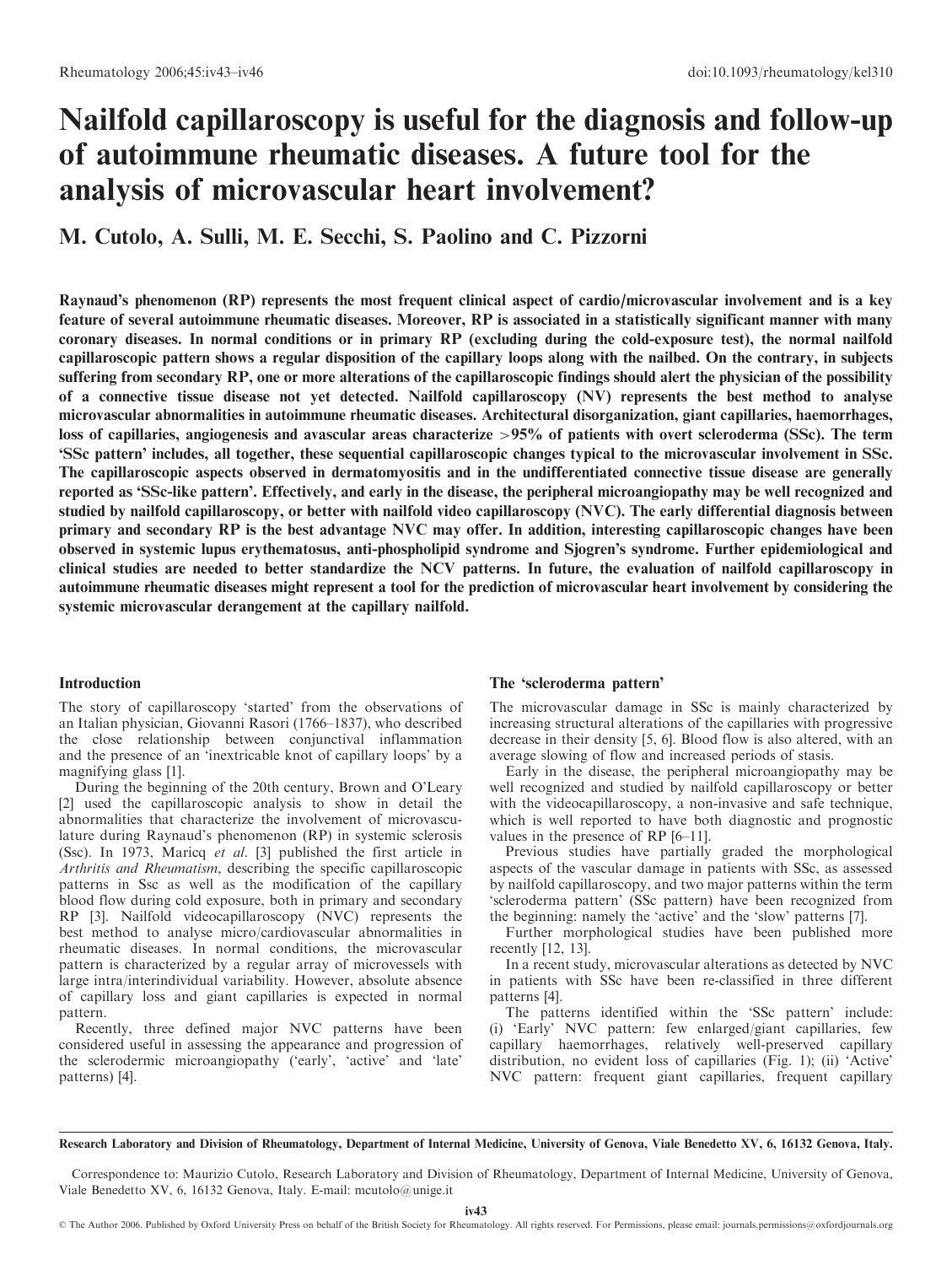haemorrhages, moderate loss of capillaries, mild disorganization of the capillary architecture, absent or mild ramified capillaries (Fig. 2A); and (iii) 'Late' NVC pattern: irregular enlargement of the capillaries, few or absent giant capillaries and haemorrhages, severe loss of capillaries with extensive avascular areas, disorganization of the normal capillary array, ramified/bushy capillaries (Fig. 1).

This study confirmed previous observations, indicating enlarged and giant capillaries together with haemorrhages as the earliest NVC finding in SSc. In the late stage of the disease, these abnormalities become rare.

Early stage is also characterized by microvessels with normal diameter coexisting with few enlarged capillaries that must be carefully investigated on all the fingers by considering the limited number of these nailfold changes during early phases of the disease [14–16].

Conversely, these changes are strongly increased in SSc patients with an 'active' pattern. Loss of capillaries, together with vascular architectural disorganization and ramified capillaries, were found to be rare in the early stages of SSc, whereas they seem to increase with the progression of the fibrotic phase of the disease ('active' and 'late' patterns).

A significant and gradual increase of these latter vascular abnormalities is observed during the SSc progression, and the three NVC patterns have been found to correlate with both RP and SSc durations, reflecting at least the possible evolution of the disease process [4].

While in healthy control subjects and in patients with primary RP the morphological features of the nailfold microvascular bed may remain unchanged for a long time, patients with RP associated with SSc-spectrum disorders may, on the contrary, show a higher degree of morphological variability, even after a few days.

The NVC patterns have been correlated with different clinical aspects and manifestations of SSc, as well as to the effects of treatment contributing to the overall study of the disease [17–21].

### Capillaroscopic patterns and rheumatic diseases

The presence of megacapillaries and a decreased capillary density are the hallmarks of the SSc capillary pattern, which can be detected by nailfold capillaromicroscopy.

However, in a recent large study, 186 patients with RP, 65 with undifferentiated connective tissue disease (UCTD), 47 with systemic lupus erythematosus (SLE), 26 with dermato/polymyositis, 14 with rheumatoid arthritis, 7 with primary Sjogren's syndrome (SS) and 102 patients with SSc were investigated [22].

Of the 16 patients with diffuse cutaneous SSc and the 86 with limited cutaneous SSc,  $14$  (87.5%) and 53 (61.6%), respectively, showed the SSc capillary pattern.

Nine of the 65 (13.8%) cases with UCTD and 24 of the 186 (12.9%) cases with RP also exhibited the same pattern.

Four of the 47 (8.5%) patients with SLE and seven of the 26 (26.9%) with dermato/polymyositis, and no patients with rheumatoid arthritis or SS exhibited the SSc capillary pattern.

The conclusion is that the 'SSc pattern' is often present in SSc and dermato/polymyositis. Furthermore, patients with RP and UCTD may also exhibit this pattern occasionally (Fig. 2B). Therefore, capillaromicroscopy seems to be a useful tool for the early selection of those patients who are potential candidates for developing SSc spectrum disorders.

#### Dermatomyositis

A defined pattern has been reported in patients affected by dermatomyositis (DM) [23]. This pattern, often associated with aspects of the SSc pattern, includes the presence of two or more of the following findings in at least two nail folds: enlargement of capillary loops, loss of capillaries, disorganization of the normal distribution of capillaries, 'budding' ('bushy') capillaries, twisted enlarged capillaries and capillary haemorrhages (extravasates) (Fig. 2C) [24].



FIG. 1. A, early SSc pattern; B, active SSc pattern; C, late SSc pattern and D, normal pattern (magnification 200 $\times$ ).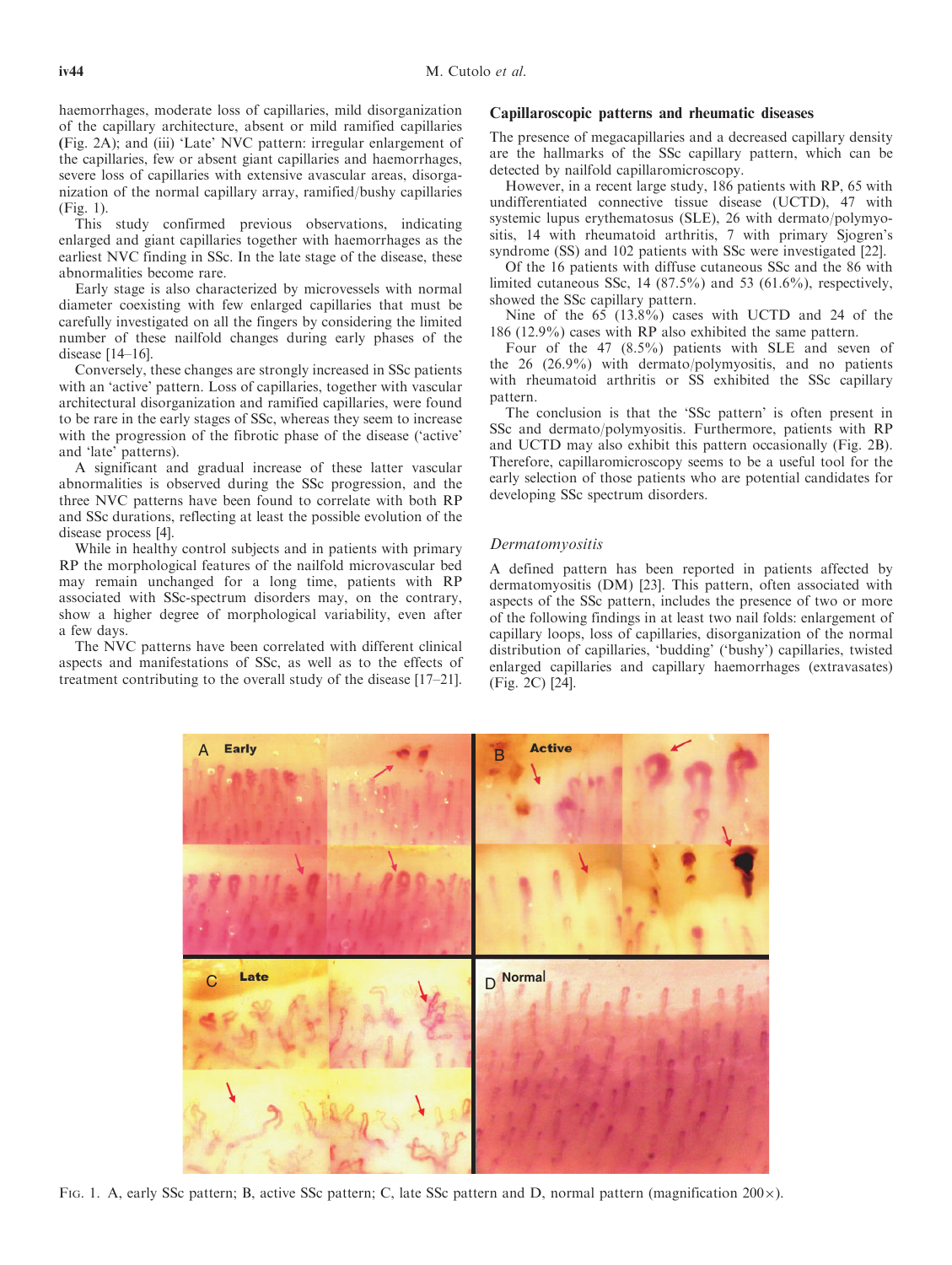#### Systemic lupus erythematosus

Characteristic SLE pattern includes morphological alterations of capillary loops, venular visibility and sludging of blood with variability of capillary loop length [25]. A recent study evaluated the association between nailfold capillary abnormalities frequently observed in SLE patients and the presence of RP, anti-U1-ribonucleoproteins (RNP) and anti-cardiolipin (aCL) antibodies [26].

One hundred SLE patients were studied. The widefield nailfold capillaroscopy was considered abnormal according to five criteria. Intercapillary distance, capillary width and capillary length were registered by videomorphometry in two fingers in all the 100 patients and in four fingers in 40 of them. Both the presence of altered capillaroscopy and that of the SSc pattern, characterized by the presence of avascular areas and enlarged or giant loops, were associated with the isolated presence of RP ( $P < 0.001$ ) or anti-U1-RNP antibodies  $(P < 0.01)$ , as well as with the simultaneous presence of RP and anti-U1-RNP antibodies  $(P < 0.001)$ . There was a negative association between the presence of aCL antibodies and SSc pattern  $(P < 0.05)$ . Higher figures for the videomorphometric parameters capillary width, intercapillary distance and capillary length were observed in patients with RP. Patients presenting both RP and anti-U1-RNP antibodies showed higher figures for intercapillary distance and capillary width. This study demonstrated significant association between nailfold capillaroscopic abnormalities and either RP or anti-U1-RNP antibodies in SLE patients. The association of RP, anti-U1-RNP antibodies and 'SSc like' findings on nailfold capillaroscopy (SSc pattern) in patients with SLE may suggest a new SLE subset with subclinical features of SSc.

A previous study evaluated the relationship between aCL (found in about 40–50% of patients suffering from SLE) and skin microcirculatory changes or vascular symptoms in 51 consecutive SLE patients [27].

A BALLARY AND BALLARY B

Twenty-two patients (43.1%) had positive aCL [immunoglobins G (IgG) 22 (5–60) G phospholipids (GPL); immunoglobins M (IgM) 5 (3–16.5) M phospholipids (MPL); median titre and range, respectively] and 12 (54.5%) of them had abnormal capillaroscopic findings. In contrast, among the 29 patients without aCL, only six (20.7%) had an abnormal capillaroscopy  $(P = 0.027)$ . There was no correlation between either aCL or capillaroscopy and RP. These results showed a relationship between aCL and nailfold capillary changes in patients with SLE, suggesting a direct damage of the vascular endothelium by aCL.

# Anti-phospholipid syndrome

As a matter of fact, interesting microvascular alterations have been observed in patients affected by anti-phospholipid syndrome (APS). One study reported symmetrical microhaemorrhages at nailfold analysis, which were found particularly significant in patients showing the presence of both serum IgG and IgM ACL (Fig. 2D) [28]. Marked microcirculatory damage was found in relation with the occurrence of thrombotic manifestations in the APS patients in other studies, confirming the pattern [27].

A more recent study confirmed that nailfold capillary morphology is altered in patients with APS, but these changes could not be correlated to the impairment of functional parameters [29].

## Sjogren's syndrome

Capillaroscopic changes have been observed also in primary SS [30]. Forty patients with SS (14 without RP, 16 with RP, 10 with ACA), 20 patients with SSc (10 with limited and 10 with diffuse disease) (disease control group) and 40 healthy controls (control group) were evaluated by nailfold capillaroscopy. Capillaroscopic abnormalities in SS ranged from non-specific findings (crossed



FIG. 2. A, active SSc pattern (magnification 200 $\times$ ); B, pattern observable in patients with UCTD (magnification 200 $\times$ ); C, with DM (magnification 200 $\times$ ) and D, with APS (magnification 200 $\times$ ).